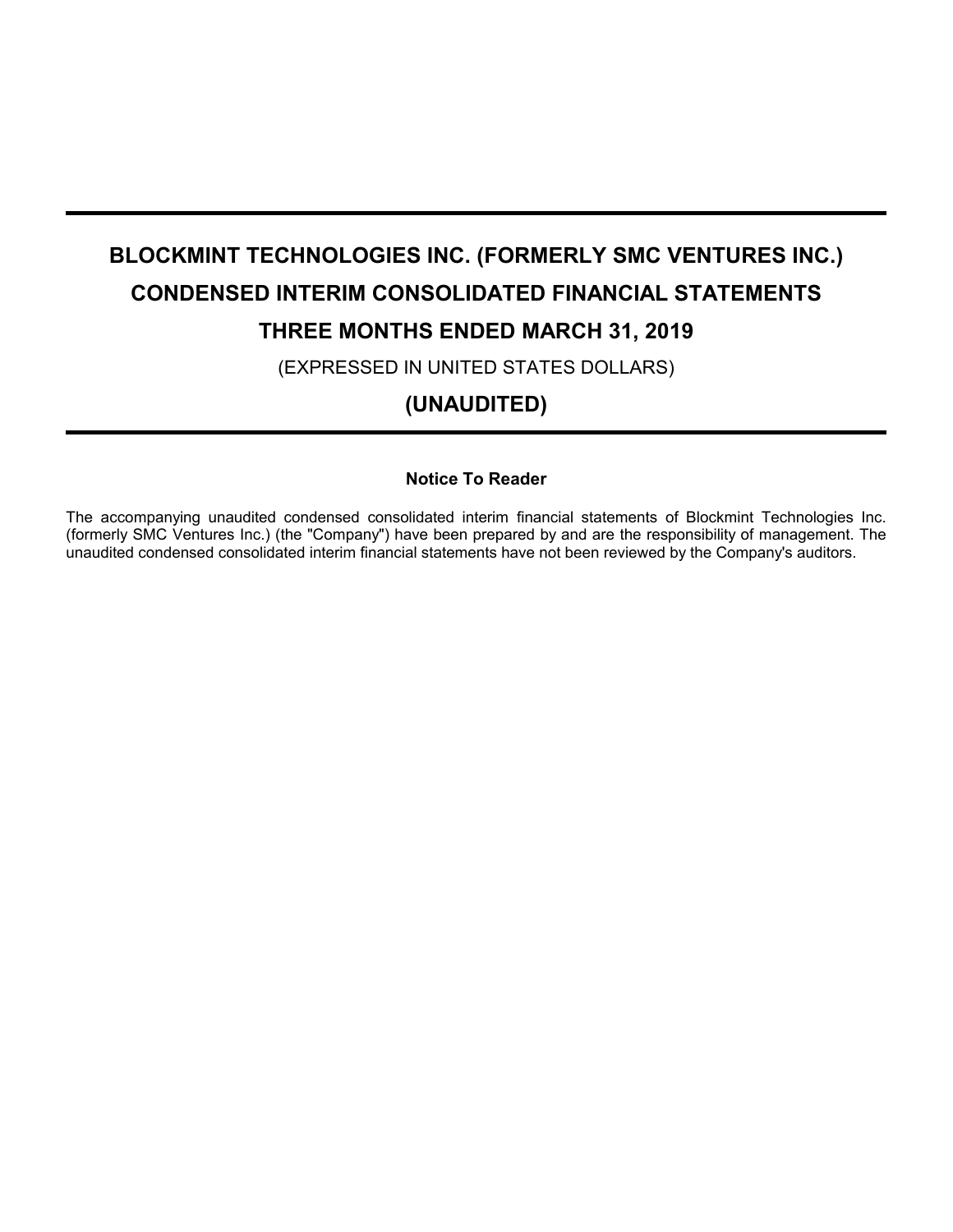## **Blockmint Technologies Inc. (formerly SMC Ventures Inc.) Condensed Interim Consolidated Statements of Financial Position (Expressed in United States Dollars)**

**Unaudited**

|                                                    | As at<br>March 31,<br>2019 | As at<br>December 31,<br>2018 |
|----------------------------------------------------|----------------------------|-------------------------------|
| <b>ASSETS</b>                                      |                            |                               |
| <b>Current assets</b>                              |                            |                               |
| Cash                                               | \$<br>3,341,497            | \$<br>3,232,402               |
| <b>Receivables</b>                                 | 1,445                      |                               |
| Prepaid expenses                                   | 53,482                     | 52,500                        |
| Digital currency (note 5)                          | 668                        | 552                           |
| <b>Total current assets</b>                        | 3,397,092                  | 3,285,454                     |
| Equipment (note 6)                                 | 16,414                     | 18,466                        |
| Intangible asset (note 7)                          | 17,500                     | 17,500                        |
| <b>Total assets</b>                                | \$<br>3,431,006            | \$<br>3,321,420               |
| <b>EQUITY AND LIABILITIES</b>                      |                            |                               |
| <b>Current liabilities</b>                         |                            |                               |
| Accounts payable and accrued liabilities (note 10) | \$<br>59,715               | \$<br>51,769                  |
| <b>Total current liabilities</b>                   | 59,715                     | 51,769                        |
| <b>Equity</b>                                      |                            |                               |
| Share capital (note 8)                             | 8,884,433                  | 5,049,154                     |
| Warrant reserve (note 9)                           | 19,800                     | 47,800                        |
| Contributed surplus (note 9)                       | 28,000                     |                               |
| Accumulated other comprehensive loss               | (3, 495)                   |                               |
| <b>Deficit</b>                                     | (5,557,447)                | (1,827,303)                   |
| <b>Total equity</b>                                | 3,371,291                  | 3,269,651                     |
| <b>Total equity and liabilities</b>                | \$<br>3,431,006            | \$<br>3,321,420               |

Nature of operations and going concern (note 1) Subsequent event (note 12)

## **Approved by:**

"Nelson Ijih ", Director

"Colin Watt", Director

The accompanying notes to the unaudited condensed consolidated interim financial statements are an integral part of these statements.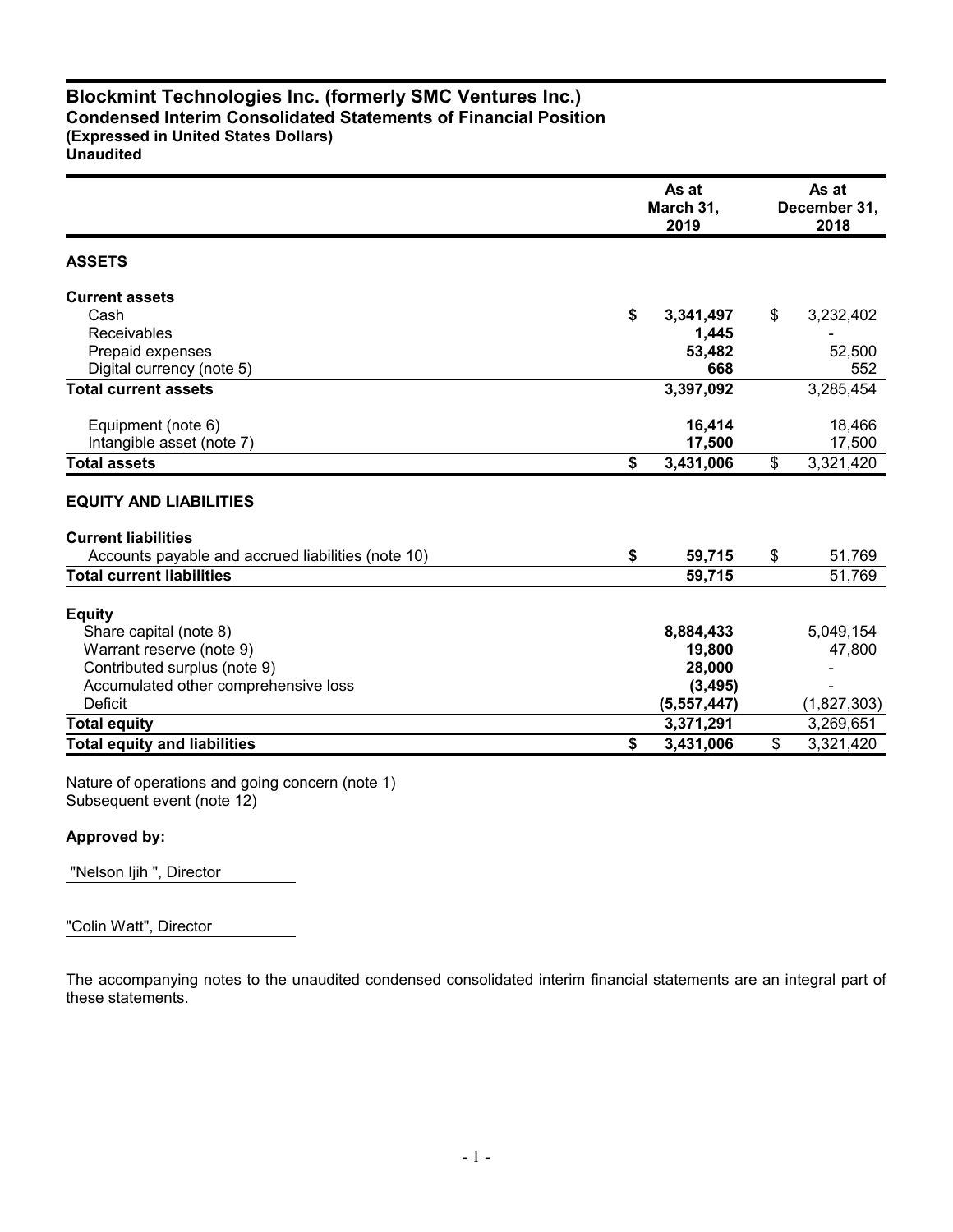## **Blockmint Technologies Inc. (formerly SMC Ventures Inc.) Condensed Interim Consolidated Statements of Loss and Comprehensive Loss (Expressed in United States Dollars)**

**Unaudited**

|                                                                        | <b>Three Months Three Months</b><br><b>Ended</b><br>March 31,<br>2019 | <b>Ended</b><br>March 31.<br>2018 |
|------------------------------------------------------------------------|-----------------------------------------------------------------------|-----------------------------------|
| <b>Operating expenses</b>                                              |                                                                       |                                   |
| Business development and promotion                                     | 5,187                                                                 |                                   |
| Consulting (note 10)                                                   | 89,301                                                                | 107,507                           |
| Depreciation                                                           | 2,052                                                                 |                                   |
| Management fees and salaries (note 10)                                 | 75,000                                                                | 75,000                            |
| Office and miscellaneous                                               | 43,049                                                                | 45,680                            |
| Professional fees (note 10)                                            | 32,434                                                                | 21,266                            |
| Salaries and wages                                                     | 24,134                                                                |                                   |
| Total operating expenses                                               | 271,157                                                               | 249,453                           |
| Loss before other item                                                 | (271, 157)                                                            | (249, 453)                        |
| Foreign exchange loss                                                  | (338)                                                                 | (16, 503)                         |
| Revaluation of digital currency                                        | 116                                                                   |                                   |
| Transaction cost (note 4)                                              | (3, 458, 765)                                                         |                                   |
| Net loss for the period                                                | \$<br>(3,730,144)                                                     | \$<br>(265, 956)                  |
| <b>Other comprehensive loss</b><br>Gain (loss) on currency translation | (3, 570)                                                              |                                   |
| Total comprehensive loss for the period                                | (3,733,714)<br>\$                                                     | \$<br>(265, 956)                  |
|                                                                        |                                                                       |                                   |
| Basic and diluted net loss per share (note 11)                         | (0.11)<br>S                                                           | \$<br>(0.02)                      |
| Weighted average number of common shares outstanding                   | 34,259,386                                                            | 12,796,630                        |

The accompanying notes to the unaudited condensed consolidated interim financial statements are an integral part of these statements.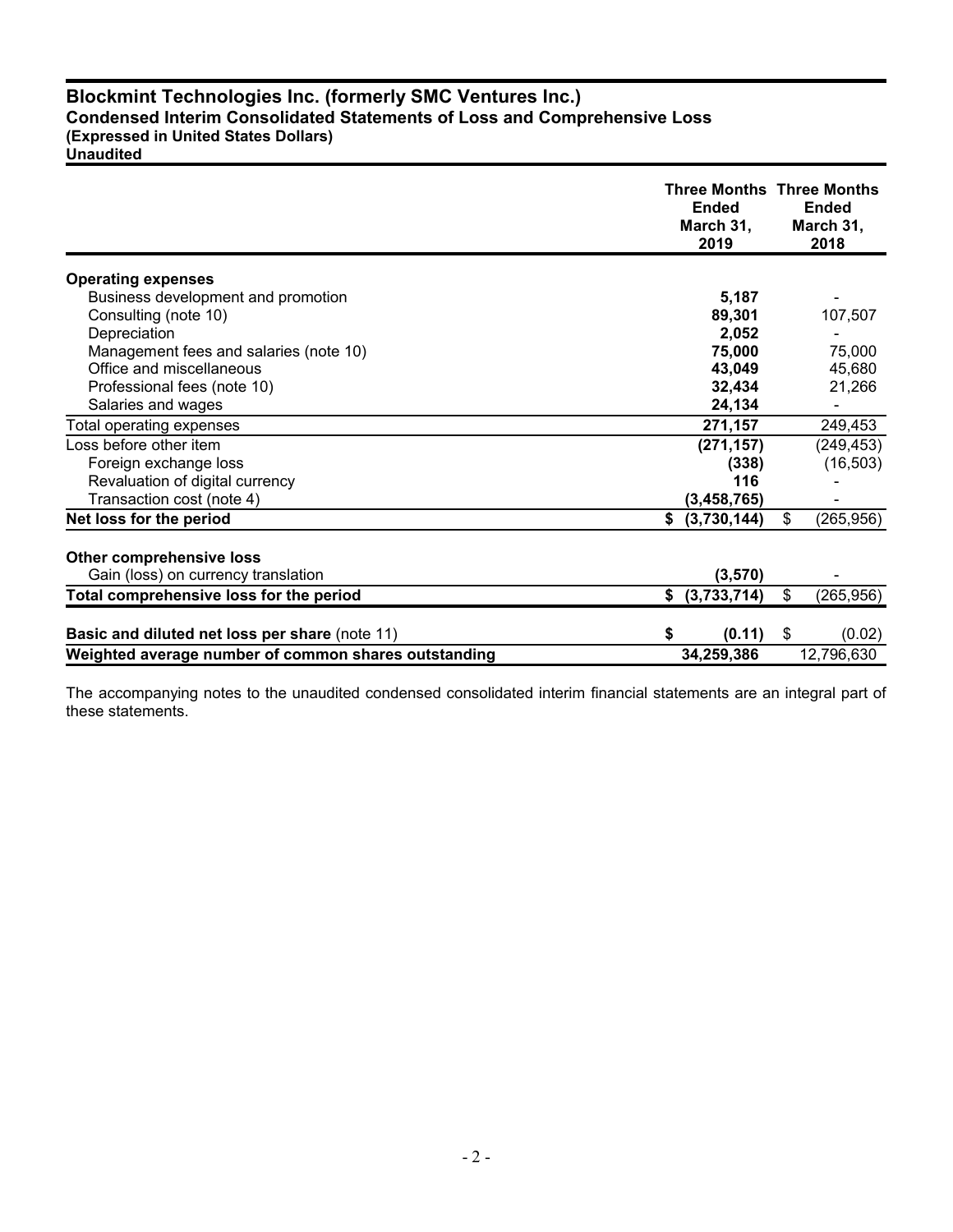## **Blockmint Technologies Inc. (formerly SMC Ventures Inc.) Condensed Interim Consolidated Statements of Cash Flows (Expressed in United States Dollars) Unaudited**

|                                                   | <b>Three Months Three Months</b><br><b>Ended</b><br>March 31,<br>2019 |              | <b>Ended</b><br>March 31,<br>2018 |
|---------------------------------------------------|-----------------------------------------------------------------------|--------------|-----------------------------------|
| <b>Operating activities</b>                       |                                                                       |              |                                   |
| Net loss for the period                           | \$<br>(3,730,144)                                                     | \$           | (265, 956)                        |
| Adjustments for:                                  |                                                                       |              |                                   |
| Depreciation                                      | 2,052                                                                 |              |                                   |
| Revaluation of digital currency                   | (116)                                                                 |              |                                   |
| Foreign exchange                                  | (3, 495)                                                              |              |                                   |
| <b>Transaction cost</b>                           | 3,458,765                                                             |              |                                   |
| Changes in non-cash working capital items:        |                                                                       |              |                                   |
| Receivables and prepaid expenses                  | 4,230                                                                 |              | (44, 415)                         |
| Accounts payable and accrued liabilities          | (30, 416)                                                             |              | 85,762                            |
| Net cash used in operating activities             | (299, 124)                                                            |              | (224, 609)                        |
| <b>Investing activities</b>                       |                                                                       |              |                                   |
| Purchase of equipment                             |                                                                       |              | (136,082)                         |
| Cash from Arrangement Agreement                   | 408,219                                                               |              |                                   |
| Net cash provided by (used in) investing activity | 408,219                                                               |              | (136, 082)                        |
| <b>Financing activities</b>                       |                                                                       |              |                                   |
| Proceeds from issuance of common shares           |                                                                       |              | 4,253,993                         |
| Share issue costs                                 |                                                                       |              | (59,091)                          |
| Proceeds from subscription received in advance    |                                                                       |              | 318,368                           |
| Net cash provided by financing activities         |                                                                       |              | 4,513,270                         |
| Net change in cash                                | 109,095                                                               |              | 4,152,579                         |
| Cash, beginning of period                         | 3,232,402                                                             |              |                                   |
| Cash, end of period                               | \$<br>3,341,497                                                       | $\mathbb{S}$ | 4,152,579                         |
| <b>Supplemental information:</b>                  |                                                                       |              |                                   |
| Warrants issued for intangible asset (note 9)     | \$                                                                    | \$           | 17,500                            |
| Warrants issued for share issue costs (note 8)    | \$                                                                    | \$           | 28,000                            |
|                                                   |                                                                       |              |                                   |

The accompanying notes to the unaudited condensed consolidated interim financial statements are an integral part of these statements.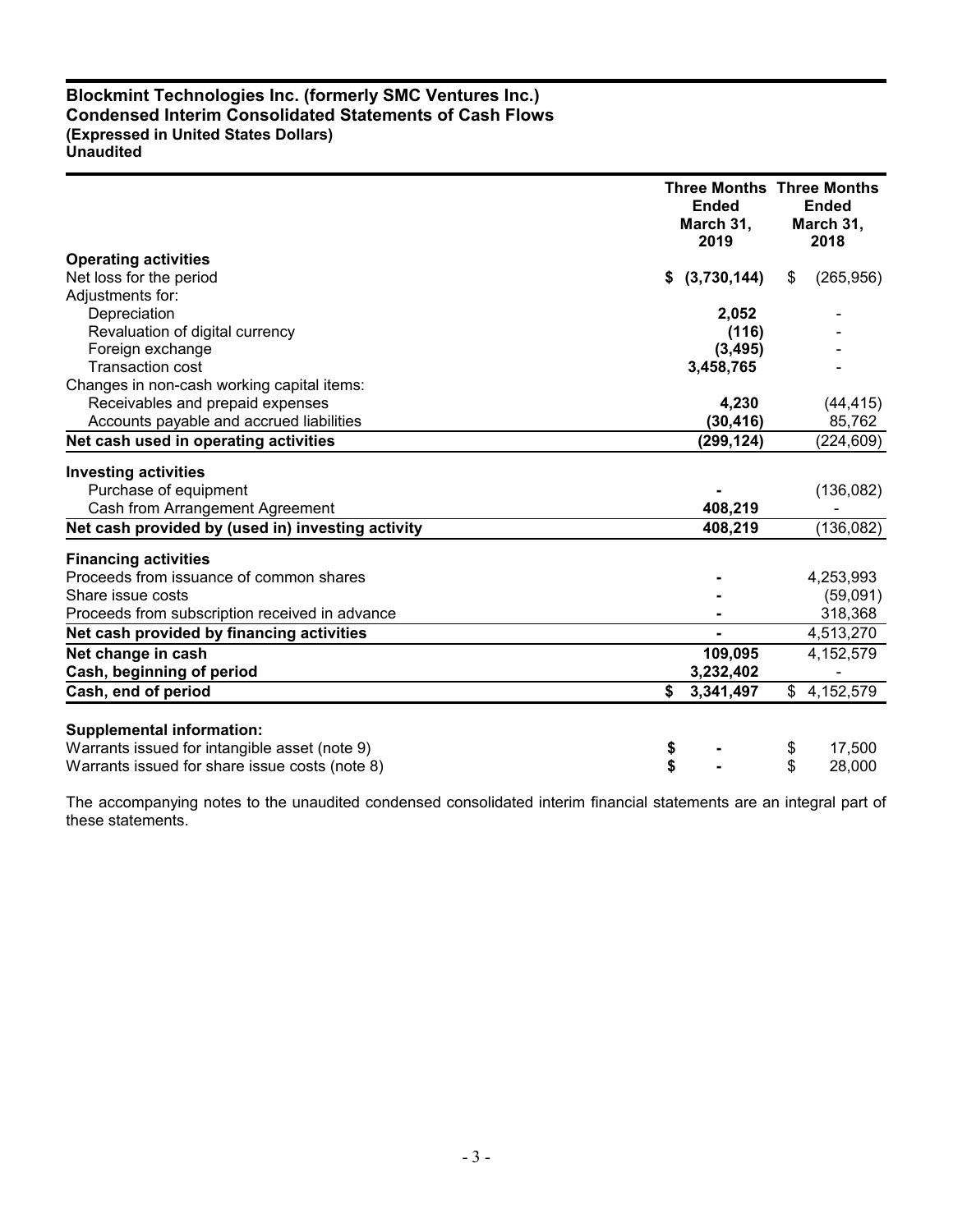## **Blockmint Technologies Inc. (formerly SMC Ventures Inc.) Condensed Interim Consolidated Statements of Changes in Equity (Expressed in United States Dollars) Unaudited**

|                                      | <b>Share</b>    |   | <b>Warrant</b> |      | <b>Contributed</b> | <b>Accumulated</b><br>other<br>comprehensive |    |                   |             |
|--------------------------------------|-----------------|---|----------------|------|--------------------|----------------------------------------------|----|-------------------|-------------|
|                                      | capital         |   | reserve        |      | <b>Surplus</b>     | <b>loss</b>                                  |    | <b>Deficit</b>    | Total       |
| Balance, December 31, 2017           |                 | S |                |      |                    |                                              |    |                   |             |
| Cancellation of incorporation shares | (1)             |   |                |      |                    |                                              |    |                   |             |
| Private placement                    | 80,625          |   |                |      |                    |                                              |    |                   | 80,625      |
| Private placement                    | 4,173,368       |   |                |      |                    |                                              |    |                   | 4,173,368   |
| Share issue costs                    | (87,091)        |   | 28,000         |      |                    |                                              |    |                   | (59,091)    |
| Warrants issued for intangible asset |                 |   | 17,500         |      |                    |                                              |    |                   | 17,500      |
| Net loss for the period              |                 |   |                |      |                    |                                              |    | (265, 956)        | (265, 956)  |
| Balance, March 31, 2018              | 4,166,902       | ъ | 45,500 \$      |      |                    |                                              |    | $(265, 956)$ \$   | 3,946,446   |
|                                      |                 |   |                |      |                    |                                              |    |                   |             |
| Balance, December 31, 2018           | \$<br>5,049,154 | S | 47,800         | - \$ |                    |                                              |    | $$(1,827,303)$ \$ | 3,269,651   |
| Shares issued on acquisition of      |                 |   |                |      |                    |                                              |    |                   |             |
| SMC Ventures (note 4)                | 3,835,279       |   |                |      |                    | 75                                           |    |                   | 3,835,354   |
| Warrants expired                     |                 |   | (28,000)       |      | 28,000             |                                              |    |                   |             |
| Currency translation                 |                 |   |                |      |                    | (3,570)                                      |    |                   | (3,570)     |
| Net loss for the period              |                 |   |                |      |                    |                                              |    | (3,730,144)       | (3,730,144) |
| <b>Balance, March 31, 2019</b>       | 8,884,433       |   | 19,800         |      | 28,000             | (3, 495)                                     | æ. | $(5,557,447)$ \$  | 3,371,291   |

The accompanying notes to the unaudited condensed consolidated interim financial statements are an integral part of these statements.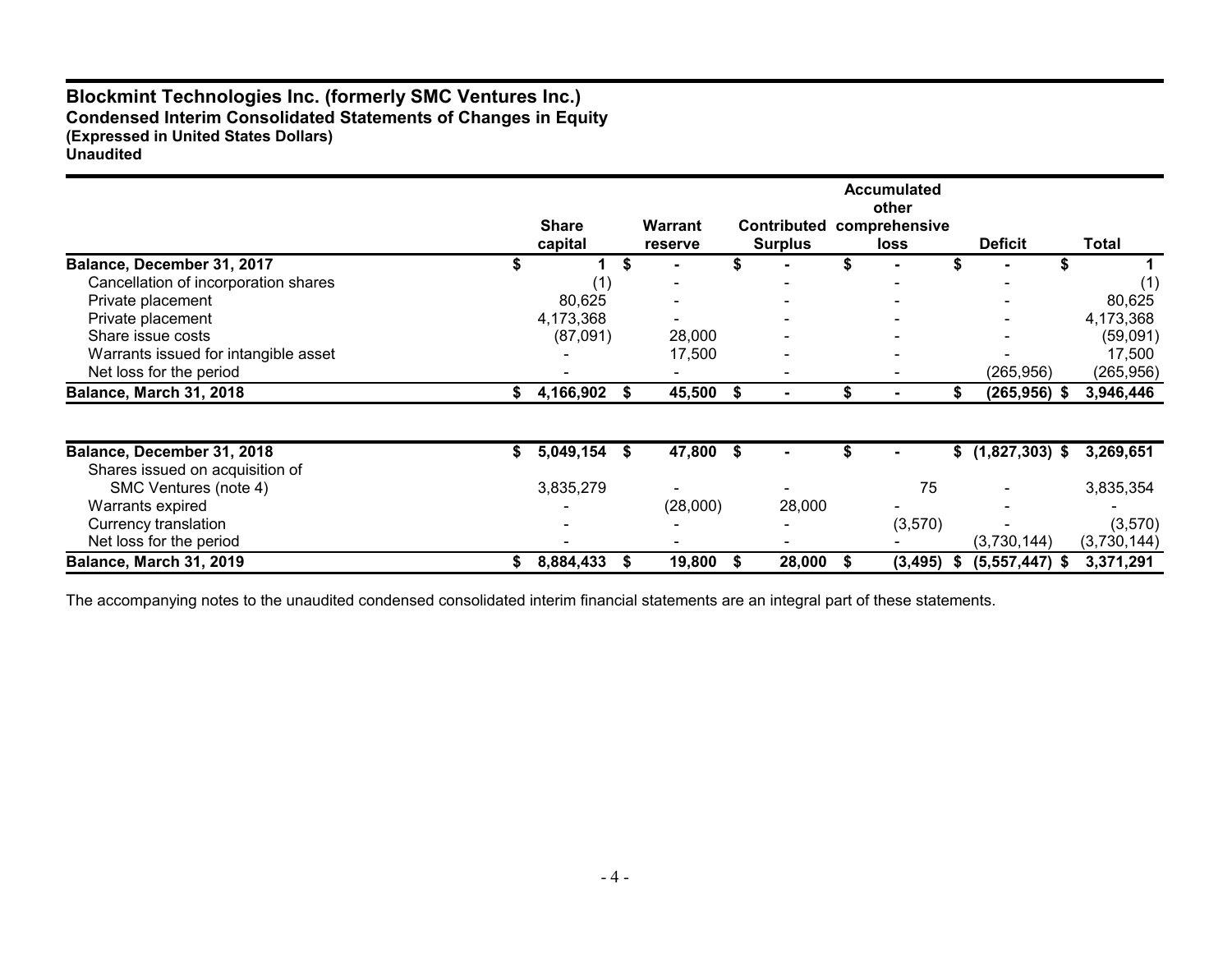#### **1. Nature of operations and going concern**

BlockMint (Canada) Technologies Inc. (formerly BlockMint Technologies Inc.) ("BlockMint-Canada") was incorporated on December 22, 2017 pursuant to the British Columbia Business Corporations Act. BlockMint-Canada and its subsidiary, BlockMint (USA) Technologies Inc. ("BlockMint-USA") are in the business of developing distributed systems and networks that enable a more decentralized deployment of blockchain based applications such as cryptocurrency mining. BlockMint-USA was incorporated under the laws of the State of Delaware on March 6, 2018.

BlockMint Technologies Inc. (formerly SMC Ventures Inc. ("SMC")) or the "Company") is a publicly traded company whose shares were listed on the NEX under the trading symbol SMV-H. On February 19, 2019, the Company completed a triangular amalgamation whereby BlockMint-Canada shares were exchanged for SMC shares on the basis of 1.33 post-consolidated SMC share for each one (1) BlockMint-Canada share (the "Amalgamation") (see note 4). The Amalgamation was accounted for as a reverse takeover ("RTO") whereby BlockMint-Canada was identified as the acquirer for accounting purposes and the resulting unaudited condensed consolidated interim financial statements are presented as a continuance of BlockMint-Canada and the comparative figures presented in the unaudited condensed consolidated interim financial statements after the RTO are those of BlockMint-Canada.

The Company's registered office address is located at 29<sup>th</sup> Floor, 595 Burrard Street, Vancouver, British Columbia, V7X 1J5.

#### **Going concern**

The Company does not generate material revenue from operations. The Company incurred a net loss in the current period of \$3,730,144 and had an accumulated deficit of \$5,557,447 at March 31, 2019. These conditions indicate a material uncertainty that may cast significant doubt on the Company's ability to continue as a going concern. The Company does have working capital of \$3,337,377 at March 31, 2019.

These unaudited condensed consolidated interim financial statements have been prepared on a going concern basis, which presumes realization of assets and discharge of liabilities in the normal course of business for the foreseeable future. Accordingly they do not give effect to adjustments that would be necessary should the Company be unable to continue as a going concern and therefore be required to realize its assets and discharge its liabilities in other than the normal course of business and at amounts different from those presented in these unaudited condensed consolidated interim financial statements.

#### **2. Basis of presentation**

The Company applies International Financial Reporting Standards ("IFRS") as issued by the International Accounting Standards Board ("IASB") and interpretations issued by the International Financial Reporting Interpretations Committee ("IFRIC"). These unaudited condensed consolidated interim financial statements have been prepared in accordance with International Accounting Standard 34, Interim Financial Reporting. Accordingly, they do not include all of the information required for full annual financial statements required by IFRS as issued by IASB and interpretations issued by IFRIC.

The policies applied in these unaudited condensed consolidated interim financial statements are based on IFRS's issued and outstanding as of May 29, 2019, the date the Board of Directors approved the statements. Except as disclosed in note 3, the same accounting policies and methods of computation are followed in these unaudited condensed consolidated interim financial statements as compared with the most recent annual financial statements as at and for the year ended December 31, 2018. Any subsequent changes to IFRS that are given effect in the Company's annual financial statements for the period ending December 31, 2019 could result in restatement of these unaudited condensed consolidated interim financial statements.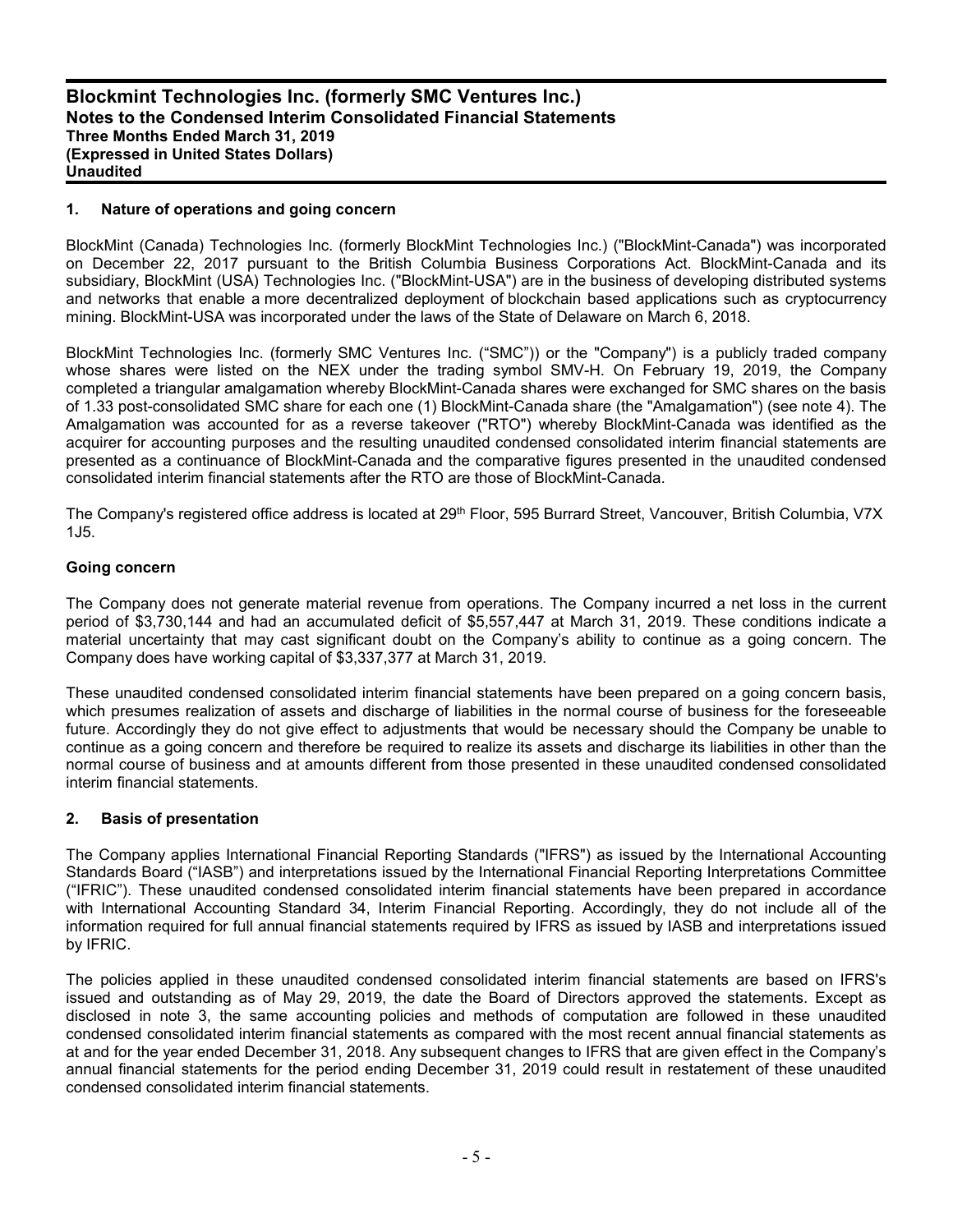#### **3. Significant accounting policies**

#### **Changes in accounting policies**

#### New accounting policy adopted

#### *IFRIC Interpretation 23 Uncertainty over Income Tax Treatments*

The Interpretation provides guidance on the accounting for current and deferred tax liabilities and assets in circumstances in which there is uncertainty over income tax treatments. The Interpretation is applicable for annual periods beginning on or after January 1, 2019. At January 1, 2019, the Company adopted this standard and there was no material impact on the Company's unaudited condensed consolidated interim financial statements

#### New standards not yet adopted and interpretations issued but not yet effective

There are no other relevant IFRS's or IFRS interpretations that are not yet effective that would be expected to have a material impact on the Company.

#### **4. Arrangement agreement**

On July 10, 2018, BlockMint-Canada, BlockMint-USA, SMC and 1166066 B.C. Ltd. ("SMC Subco"), a wholly-owned subsidiary of SMC, entered into an Arrangement Agreement whereby BlockMint-Canada agreed to amalgamate with SMC Subco, which would result in BlockMint-Canada and BlockMint-USA becoming wholly-owned subsidiaries of SMC. The Arrangement Agreement was amended on September 28, 2018.

On February 19, 2019 the Company closed its reverse takeover acquisition of BlockMint-Canada, whereby:

- SMC consolidated its 18,708,678 common shares on a two for one basis resulting is 9,354,387 post consolidation shares outstanding;
- ◆ BlockMint Technologies Inc. changed its name to Blockmint (Canada) Technologies Inc.;
- The Company issued 34,914,681 post-consolidation shares to the shareholders of BlockMint-Canada (1.33 post consolidation shares of the Company for each share of BlockMint-Canada);
- The Company issued 6,650,000 performance warrants in replacement of the 5,000,000 performance warrants outstanding in the capital of BlockMint-Canada and 152,498 finder's fee warrants in replacement of the 114,660 finder's fee warrants outstanding in the capital of BlockMint-Canada, each share purchase warrant entitling the holder to acquire one post consolidation share of the Company at the exercise price in the underlying BlockMint-Canada warrant.

In accordance with IFRS 3, Business Combinations, the substance of the transaction is a reverse takeover of a nonoperating company. The transaction does not constitute a business combination as SMC does not meet the definition of a business under the standard. As a result, the transaction is accounted for as a capital transaction with BlockMint-Canada being identified as the acquirer and the equity consideration being measured at fair value. The resulting unaudited condensed consolidated interim statement of financial position is presented as a continuance of BlockMint-Canada and comparative figures presented in the unaudited condensed consolidated interim financial statements after the reverse takeover are those of BlockMint-Canada.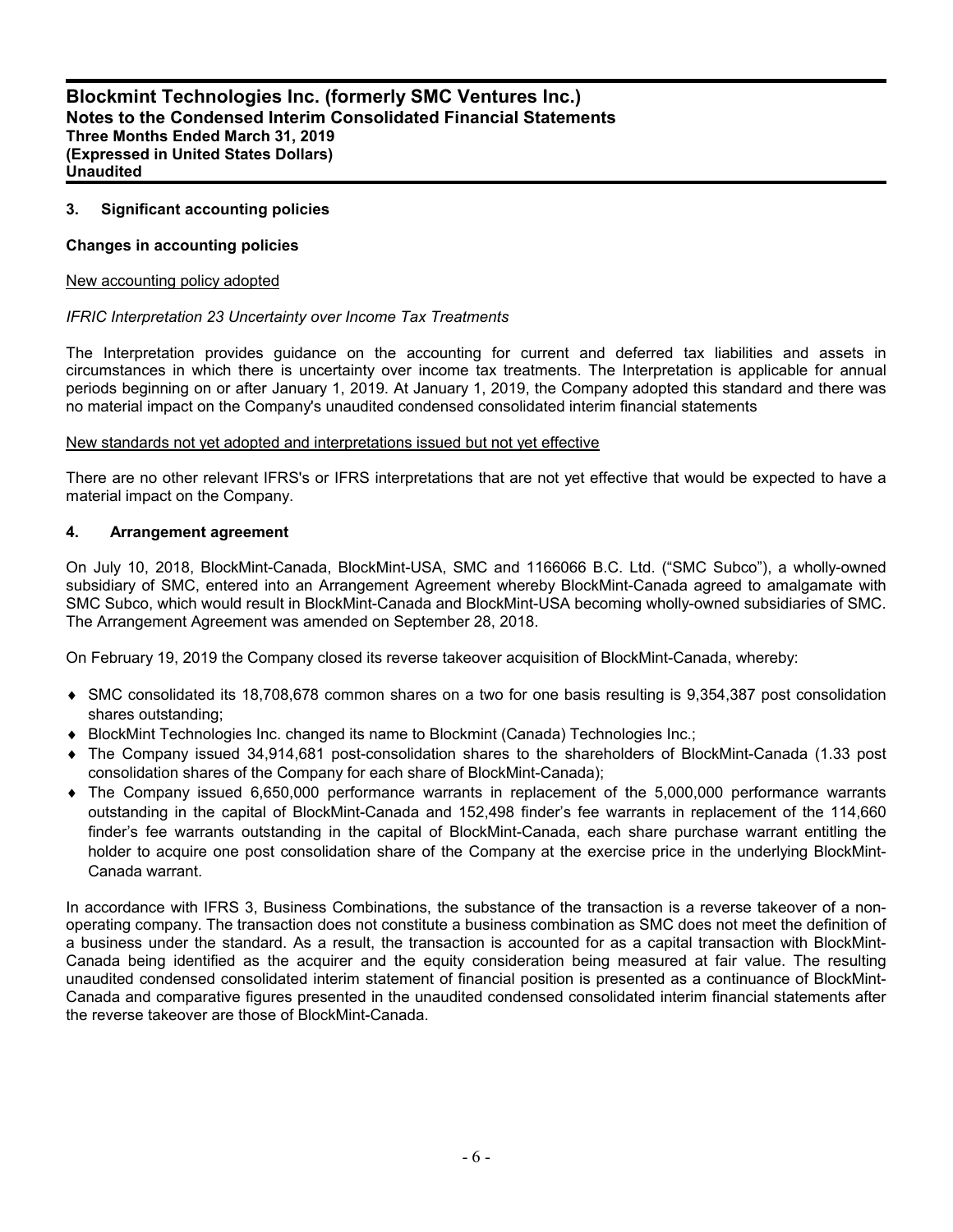#### **4. Arrangement agreement (continued)**

IFRS 2, Share-based Payment, applies to transactions where an entity grants equity instruments and cannot identify specifically some or all of the goods or services received in return. Because BlockMint-Canada issued shares with a value in excess of the assets received, the difference is recognized in profit or loss as a transaction cost. The amount assigned to the transaction cost of \$3,458,765 is the difference between the fair value of the consideration and the net identifiable assets of SMC acquired by BlockMint-Canada.

The purchase price is recorded as the cost to acquire the share capital at the fair value at the time of the transaction. The excess of the amount paid over the fair value of the net assets acquired is charged to profit or loss as a transaction cost. Accordingly, share capital increased by \$3,835,279, being the fair value of the common shares issued for the acquisition.

| <b>Transaction cost</b>                  | S  | 3,458,765 |
|------------------------------------------|----|-----------|
| Net assets acquired                      | \$ | 376,514   |
| Accounts payable and accrued liabilities |    | (38, 362) |
| Other receivables and prepaid expenses   |    | 6.657     |
| Cash                                     | \$ | 408.219   |
| Identifiable assets acquired             |    |           |
| Total consideration                      | \$ | 3,835,279 |
|                                          |    |           |
| Consideration - Shares: SMC shareholders | \$ | 3,835,279 |

#### **5. Digital currency**

Digital currency are measured at fair value using the quoted price on www.coinmarketcap.com. Management considers this fair value to be a Level 2 input under IFRS 13 *Fair Value Measurement* fair value hierarchy as the price on this source represents an average of quoted prices on multiple digital currency exchanges. The Company is relying on the data available at www.coinmarketcap.com to be an accurate representation of the closing price for the digital currency.

As at March 31, 2019, the Company's digital currency consisted of Monero with a fair value of \$668 ( December 31, 2018 - \$552). Digital currencies are recorded at their fair value on the date that they were received as revenues and are revalued to their current market value at each reporting date based on the closing price obtained from www.coinmarketcap.com.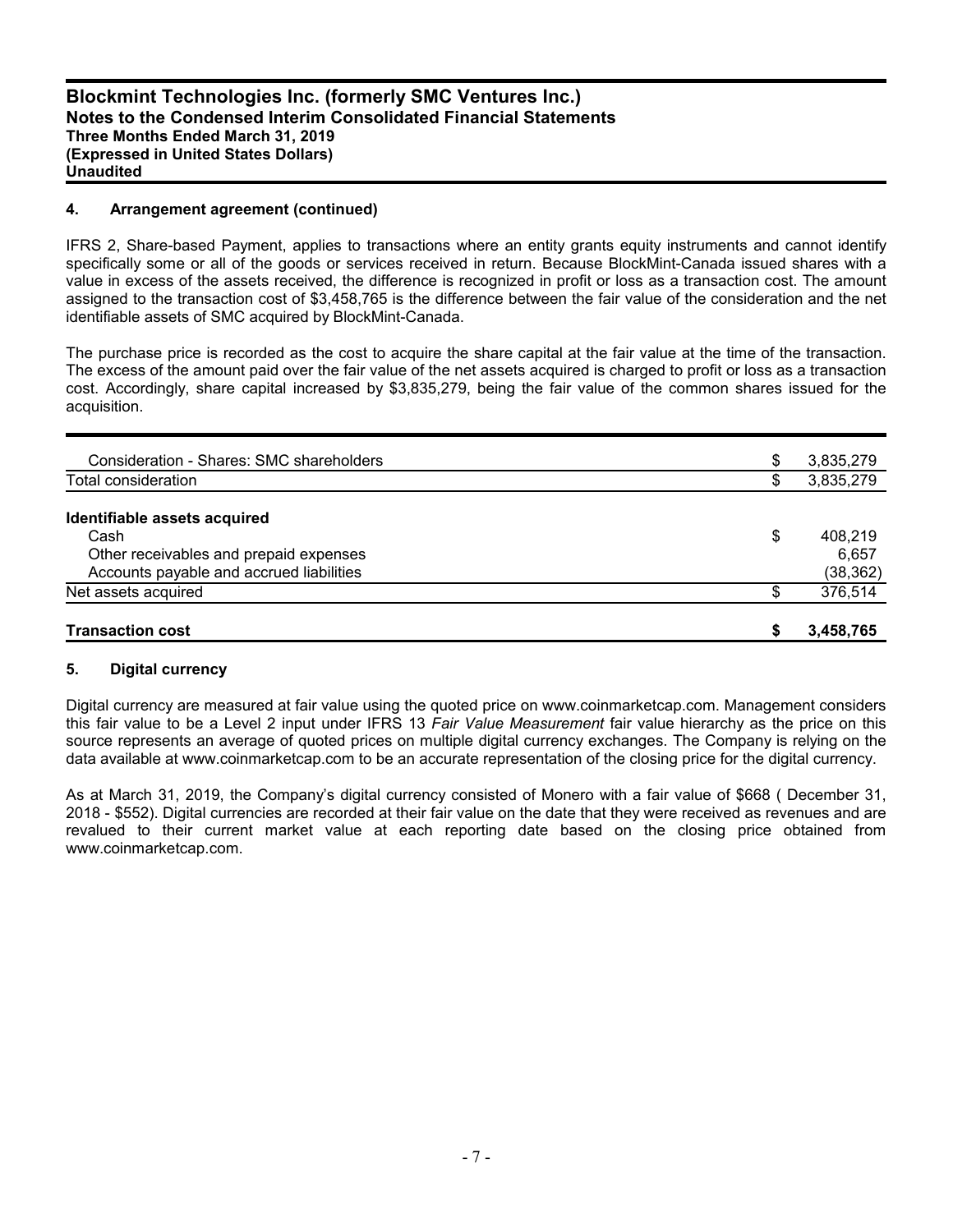## **6. Equipment**

| Cost                                                                  | Computer<br>and mining Furniture and<br>equipment              |      | equipment  |    | <b>Total</b>     |
|-----------------------------------------------------------------------|----------------------------------------------------------------|------|------------|----|------------------|
| Balance, December 31, 2017                                            | \$                                                             | \$   |            | \$ |                  |
| Additions                                                             | 150,660                                                        |      | 2,900      |    | 153,560          |
| Balance, December 31, 2018                                            | 150,660                                                        |      | 2,900      |    | 153,560          |
| Balance, March 31, 2019                                               | \$<br>150,660                                                  | - \$ | 2,900      | S. | 153,560          |
| <b>Accumulated depreciation</b>                                       | Computer<br>and mining Furniture and<br>equipment              |      | equipment  |    | <b>Total</b>     |
| Balance, December 31, 2017<br>Depreciation for the year<br>Impairment | \$<br>37,665<br>96,705                                         | \$   | 724        | \$ | 38,389<br>96,705 |
| Balance, December 31, 2018<br>Depreciation for the period             | 134,370<br>1,810                                               |      | 724<br>242 |    | 135,094<br>2,052 |
| Balance, March 31, 2019                                               | \$<br>136,180                                                  | \$   | 966        | S. | 137,146          |
| <b>Carrying amount</b>                                                | Computer<br>and mining Furniture and<br>equipment<br>equipment |      | Total      |    |                  |
| Balance, December 31, 2018                                            | \$<br>16,290                                                   | \$   | 2,176      | \$ | 18,466           |
| Balance, March 31, 2019                                               | \$<br>14,480                                                   | \$   | 1,934      | S  | 16,414           |

Digital currencies have a limited history and pricing has been very volatile. Historical performance of digital currencies are not indicative of their future price performance. The Company had undertaken a conservative approach and had no immediate plans to resume digital currency mining until digital currency prices recover significantly. As a result, the Company has taken an impairment charge equal to the carrying amount of the mining equipment of \$96,705 as at December 31, 2018.

#### **7. Intangible assets**

|                         | As at<br>December 31,<br>2017 | <b>Additions</b> |   | As at<br>December 31,<br>2018 | <b>Additions</b> | As at<br>March 31,<br>2019 |
|-------------------------|-------------------------------|------------------|---|-------------------------------|------------------|----------------------------|
| Patent pending (note 9) | $\blacksquare$                | 7.500            | S | 17,500<br>- \$                |                  | 17,500                     |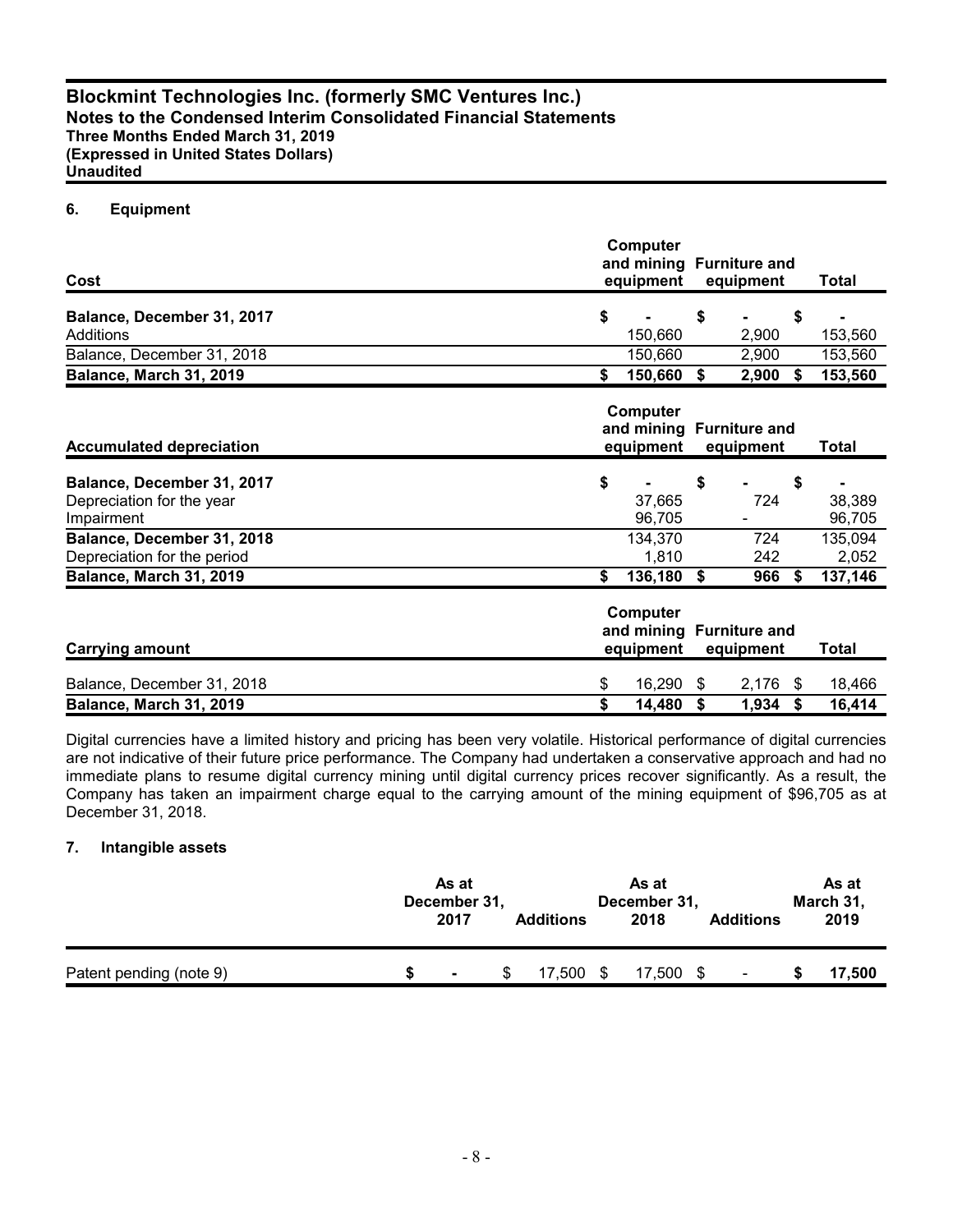#### **8. Share capital**

#### a) Authorized share capital

The Company is authorized to issue an unlimited number of common shares with no par value. The holders of common shares are entitled to receive dividends which may be declared from time to time, and are entitled to one vote per share at meetings of the Company. All shares are ranked equally with regards to the Company's residual assets.

#### b) Common shares issued

|                                                                     | Number of<br>common<br>shares | <b>Amount</b> |
|---------------------------------------------------------------------|-------------------------------|---------------|
| Balance, December 31, 2017                                          | 100S                          |               |
| Incorporation shares cancelled                                      | (100)                         | (1)           |
| Private placement (i)                                               | 16,125,000                    | 80,625        |
| Private placement (ii)                                              | 8,346,736                     | 4,173,368     |
| Share issue costs                                                   |                               | (87,091)      |
| Balance, March 31, 2018                                             | 24,471,736 \$                 | 4,166,902     |
| Balance, December 31, 2018                                          | 26,251,640 \$                 | 5,049,154     |
| Elimination of BlockMint-Canada (iii)                               | (26, 251, 640)                |               |
| Conversion of BlockMint-Canada (iii)                                | 34,914,681                    |               |
| Conversion of shares and consideration for RTO ((iii) and (note 4)) | 9,354,387                     | 3,835,279     |
| <b>Balance, March 31, 2019</b>                                      | 44,269,068                    | 8,884,433     |

(i) On January 23, 2018, the Company issued an aggregate of 21,500,000 seed common shares to the directors, officers and consultants of the Company at a price of \$0.005 per share for gross cash proceeds of \$107,500. On March 14, 2018, 5,375,000 seed shares were returned to treasury, cancelled and cash of \$26,875 was returned to shareholders.

(ii) On March 7, 2018, the Company closed tranche 1 of a non-brokered private placement and issued an aggregate of 8,346,736 common shares at a price of \$0.50 per common share to raise aggregate gross proceeds of \$4,173,368. In connection with the offering, a cash commission of \$52,980 and \$6,111 in legal and other fees were paid, and an aggregate of 105,960 compensation warrants were issued, each such compensation warrant entitling the holder to acquire one common share at an exercise price of \$0.50 expiring 1 year from the date of issuance.

A value of \$28,000 was estimated for the 140,927 (105,960 pre-consolidation) warrants on the date of grant using the Black-Scholes option pricing model with the following assumptions: expected dividend yield of 0%; share price of \$0.50; expected annual volatility of 142.75%; risk-free interest rate of 1.75%; and an expected life of 12 months.

(iii) On February 19, 2019, BlockMint-Canada, BlockMint-USA, SMC and 1166066 B.C. Ltd. ("SMC Subco"), a wholly-owned subsidiary of SMC, completed the Arrangement Agreement whereby SMC issued 34,914,681 postconsolidation shares to the shareholders of BlockMint-Canada (1.33 post consolidation shares for each share of BlockMint-Canada).

The Amalgamation was accounted for as a RTO whereby BlockMint-Canada, was identified as the acquirer for accounting purpose (see note 4).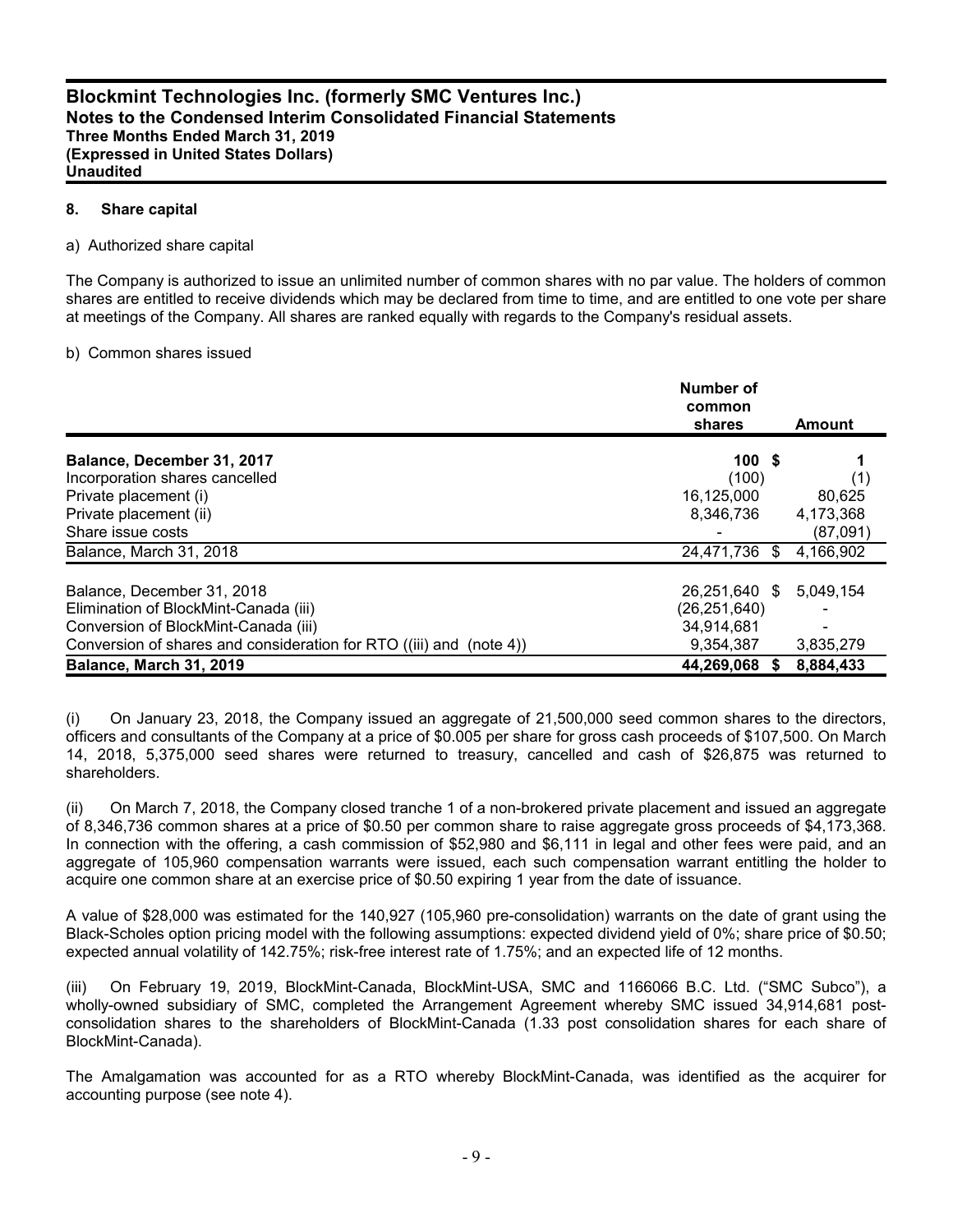#### **9. Warrant reserve**

|                                     | Number of<br>warrants | Weighted<br>average<br>exercise price |  |  |
|-------------------------------------|-----------------------|---------------------------------------|--|--|
| Balance, December 31, 2017          |                       | \$<br>-                               |  |  |
| Issued $((i)$ and notes $8(b)(ii))$ | 6,790,927             | 0.03                                  |  |  |
| Balance, March 31, 2018             | 6,790,927             | \$<br>0.03                            |  |  |
| Balance, December 31, 2018          | 6,802,498             | \$<br>0.03                            |  |  |
| Expired                             | (140, 927)            | 0.37                                  |  |  |
| Balance, March 31, 2019             | 6,661,571             | 0.03                                  |  |  |

(i) On February 1, 2018, the Company granted 6,650,000 (5,000,000 pre-consolidation) bonus warrants to two officers at an exercise price of CDN0.05 (USD\$0.04 pre-consolidation) for a period of 5 years from the date of issuance. The warrants were issued in exchange for all rights in the Intellectual Property, related to U.S. Patent Pending No. 15/848.583. 3,325,000 (2,500,000 pre-consolidation) of the bonus warrants are eligible for exercise provided at any time during the term the Company achieves at least cumulative gross revenue of \$4,000,000. The balance of 3,325,000 (2,500,000 pre-consolidation) warrants will be eligible for exercise when a further \$4,000,000 of gross revenue is achieved by the Company (i.e. cumulative gross revenue of \$8,000,000 from the date of issuance of the warrants).

The estimated fair value of the warrants at the grant date was \$17,500 using the Black-Scholes option pricing model. The underlying weighted average assumptions used in the estimation of fair value in the Black-Scholes valuation model were as follows: dividend yield 0%, expected annual volatility of 144.72%, risk free rate of return of 2.14% and an expected life of 5 years.

The following table reflects the warrants issued and outstanding as of March 31, 2019:

| <b>Expiry date</b>               | Number of<br>warrants | <b>Grant date</b><br>fair value | <b>Exercise</b><br>price |  |
|----------------------------------|-----------------------|---------------------------------|--------------------------|--|
| May 14, 2019<br>February 1, 2023 | 11.571<br>6,650,000   | \$<br>2,300<br>17.500           | \$0.37<br>CDN 0.05       |  |
|                                  | 6,661,571             | 19,800                          | \$0.03                   |  |